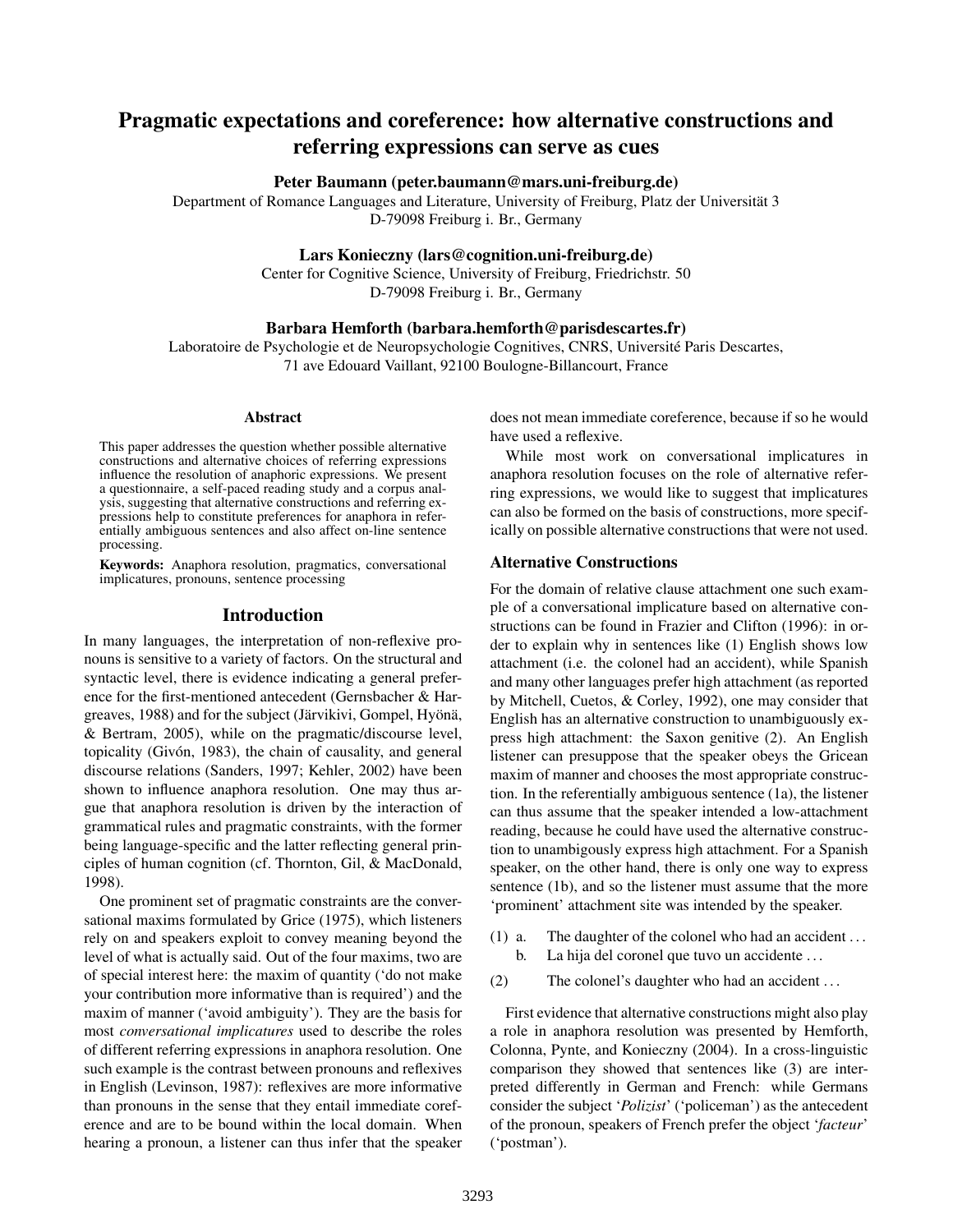- <span id="page-1-1"></span>(3) a. Le policier a rencontré le facteur avant qu'il rentre chez lui.
	- b. Der Polizist hat den Briefträger getroffen, bevor er nach Hause ging. *The policeman met the postman before he went home.*
- <span id="page-1-0"></span>(4) Le policier a rencontré le facteur avant de rentrer chez lui. *The policeman met the postman before going home.*

These differences can be explained in terms of a conversational implicature: in French there is an alternative infinitive construction [\(4\)](#page-1-0) for sentences like [\(3a\),](#page-1-1) which allows to unambiguously express coreference of the subject of the second verb with the subject of the matrix clause. Therefore, speakers and listeners of French take the object of the matrix clause as the antecedent of the pronoun, while Germans cannot do so, because no such alternative construction exists in German.

In order to find out, whether the object preference in French *avant que*-clauses may indeed be the result of a conversational implicature, coreference patterns should be investigated in other languages that possess two (or more) interchangeable constructions with different degrees of referential ambiguity. One such language is Portuguese.

As a closely related Romance language, Portuguese provides the same two *before*-constructions [\(5\)](#page-1-2) as French.

- <span id="page-1-3"></span>(5) a. O polícia encontrou o carteiro antes que ele fosse para casa. *The policeman met the postman before he went*
	- *home.* b. O polícia encontrou o carteiro antes de ir para casa. *The policeman met the postman before going home.*

But unlike French, Portuguese is a pro-drop language and allows to omit the pronoun '*ele*' ('he') in [\(5a\).](#page-1-3) The use or omission of the pronoun constitutes an alternative and may thus form the basis of yet another conversational implicature, this time based on the Gricean maxim of quantity.

# Referring Expressions

A rather elaborate formulation of the maxim of quantity for referring expressions is the *Accessibility Scale* [\(Ariel,](#page-5-11) [1990\)](#page-5-11), which states that lexically less informative anaphora tend to refer to more salient antecedents. For the special case of null pronouns and full pronouns the maxim of quantity was formulated in purely structural terms as the *Position of Antecedent Hypothesis* [\(Carminati,](#page-5-12) [2002,](#page-5-12) PAH). It says that null pronouns prefer to retrieve an antecedent in the (highest) Spec IP, usually the subject, whereas full pronouns prefer an antecedent in a lower syntactic position. The PAH was formulated using Italian data and seems to be consistent with data from Spanish [\(Alonso-Ovalle, Fernández-Solera, Frazier, &](#page-5-13) [Clifton.,](#page-5-13) [2002\)](#page-5-13), Romanian [\(Geber,](#page-5-14) [2006\)](#page-5-14) and Catalan [\(Perera](#page-5-15) [& Bel,](#page-5-15) [2011\)](#page-5-15). And so, one might assume that it holds for Portuguese, too.

In the remainder of this paper we present two experiments, a questionnaire and a self-paced reading study, and a corpus analysis. In the questionnaire we investigated the role of pronouns and alternative constructions as cues to determine coreference in Portuguese, partially replicating the findings of [Hemforth et al.](#page-5-10) [\(2004\)](#page-5-10). In the self-paced reading study we examined if the effect of alternative constructions on pronoun resolution also shows up in on-line sentence processing.

# **Ouestionnaire**

The influence of the existence of a referentially unambiguous infinitive construction on anaphora resolution in ambiguous sentences containing the Portuguese conjunction '*antes que*' ('before') was examined by comparing the antecedent choices in *antes que*-clauses with the choices of antecedents in a referentially ambiguous second main clause, which was introduced by '*depois*' ('after that'), a conjunction expressing the same temporal configuration, but having no alternative infinitive construction. Additionally, we examined the role of the referring expression itself by either using or omitting the pronoun.

# Materials and Design

<span id="page-1-2"></span>We constructed 16 referentially ambiguous Portuguese sentences like [\(6\),](#page-1-4) containing the conjunctions '*antes que*' ('before') and '*depois*' ('after that'). The verbs of the (first) main clauses were chosen to express no implicit causality and not to explicitly focus on either one of the referents. To minimize possible gender effects, half of the sentences contained female referents and the two referents in one sentence were chosen to be comparably stereotypical. Other possible semantic or pragmatic effects were controlled by switching the grammatical role of the two referents for half of participants. In addition, we varied whether a pronoun was used or not in the second clause, thus yielding a  $2 \times 2$  design with the factors *Clause Type* (*main clauses ('*depois*')* vs. *subordinate clause ('*antes que*')*) and *Pronoun* (*with pronoun* vs. *without pronoun*).

- <span id="page-1-4"></span>(6) a. O pintor viu o pescador, antes que ele abrisse a janela. *The painter saw the fisherman before he opened the window.*
	- b. O pintor viu o pescador. Depois ele abriu a janela. *The painter saw the fisherman. After that he opened the window.*
	- c. O pintor viu o pescador, antes que abrisse a janela. *The painter saw the fisherman before (he) opened the window.*
	- d. O pintor viu o pescador. Depois abriu a janela. *The painter saw the fisherman. After that (he) opened the window.*

In addition to the stimulus sentences, 32 unrelated filler sentences were constructed, containing pronouns in object position or ambiguously attached relative clauses. All sentences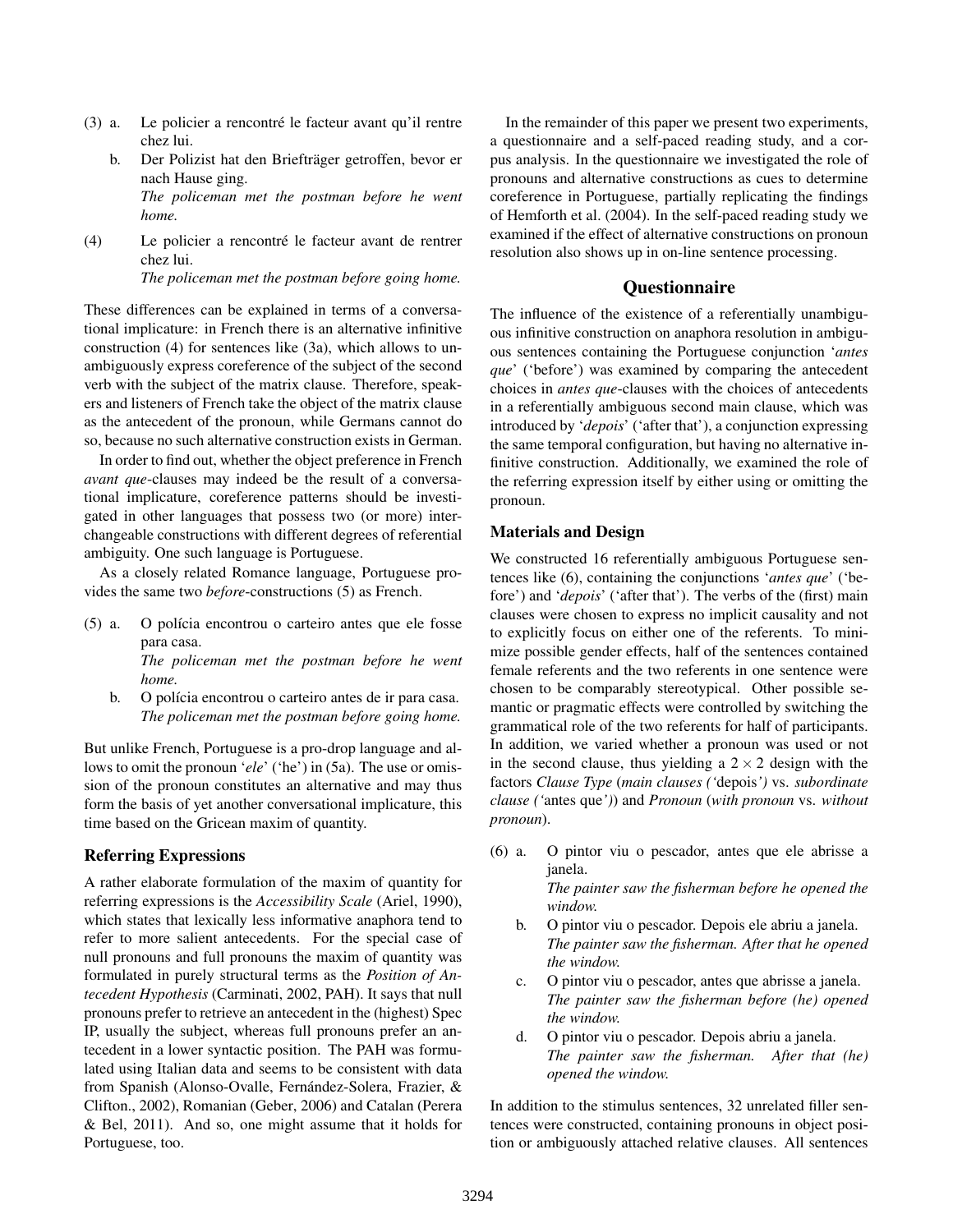were followed by a paraphrase of the second clause, containing a gap to fill in:

(7) O abriu a janela.

#### Participants and Procedure

Ten native speakers of Portuguese, mainly students from the *Instituto Superior Técnico* in Lisbon (Portugal), volunteered to fill out the questionnaire. The 16 stimulus sentences were divided into four lists, such that each list contained exactly one condition of each item, and in any given list, each condition occurred the same number of times. Each list was combined with the filler items and randomized for each participant. The questionnaire consisted of six pages and a cover sheet, which informed the participants that there were no incorrect responses to the questions and that they were supposed to answer spontaneously.

#### Results

The relative over-all distribution of antecedent choices for the two clause types is shown in [Table](#page-2-0) [1.](#page-2-0) In the *main clauses ('*depois*') condition*, we observe a strong subject preference for the pronoun ( $\approx$  79%), while in the *subclause* ('antes que') *condition* the object is slightly preferred ( $\approx 61\%$ ) to the subject. The preferences become clearer when looking at both

<span id="page-2-0"></span>Table 1: Relative frequencies of choosing subject or object

|         | <i>subclause</i> ('antes que') | <i>main clauses</i> ('depois') |
|---------|--------------------------------|--------------------------------|
| Object  | 0.61                           | 0.21                           |
| Subject | 0.39                           | 0.79                           |

factors, as shown in [Figure](#page-2-1) [1.](#page-2-1) Without pronoun, the subject preference in the *main clauses ('*depois*') condition* is very clear ( $\approx$  95%), while in sentences with pronoun we observe a strong object preference in the *subclause ('*antes que*') condition* ( $\approx 83\%$ ). In the other two cases, the *main clauses ('*depois*') condition* in sentences with pronouns and the *subclause ('*antes que*') condition* in sentences without pronouns, we observe a slight subject preference. To further evaluate these results, we fitted a logistic mixed-effects model to the questionnaire data, predicting (subject) answers by the two experimental factors *Clause Type* and *Pronoun* as fixed effects. To account for inter-individual differences among participants and words, we included the random factors *participant* and *item* into the model. For the experimental factors, labels were transformed into numerical values, and centered prior to analysis, so as to have a mean of 0 and a range of 1. This procedure minimizes collinearity between variables, and, in combination with sum coding of contrasts, allows coefficients to be interpreted in an analogous way to the main effects and interactions in an Analysis of Variance. The analysis yields estimates, standard errors and *z*-values for each fixed effect and interaction.<sup>[1](#page-2-2)</sup> The reported  $p$ -values for the main

<span id="page-2-1"></span>

Figure 1: Relative frequencies of choosing subject coreference

effects are based on the *z*-statistics. [Table](#page-2-3) [2](#page-2-3) shows the results

<span id="page-2-3"></span>Table 2: Logistic mixed effects model results for the questionnaire data

|                         | Estimate | Std. Error |         | $p_z$ |
|-------------------------|----------|------------|---------|-------|
| (Intercept)             | 0.66     | 0.41       | 1.62    | 0.11  |
| Pronoun                 | $-2.55$  | 0.56       | $-4.59$ | 0.00  |
| Clause Type             | 2.67     | 0.53       | 5.07    | 0.00  |
| Pronoun $\times$ Clause | $-0.36$  | 1.03       | $-0.35$ | 0.73  |

of the logistic mixed-effects regression, indicating that there are reliable main effects of *Clause Type* ( $z = 5.07$ ,  $p < .001$ ) and *Pronoun* ( $z = -4.59$ ,  $p < .001$ ), but no interaction between the two.

## **Discussion**

Our results show that the existence of a referentially unambiguous alternative construction does influence the resolution of an anaphor in an ambiguous sentence, thus replicating the findings of [Hemforth et al.](#page-5-10) [\(2004\)](#page-5-10). In addition, our results indicate that the use or omission of a pronoun itself constitutes an alternative that influences the establishment of coreference in a way that a non-subject antecedent is considered more likely if a pronoun is encountered in a sentence where it could be omitted. This supports the *Position of Antecedent Hypothesis* [\(Carminati,](#page-5-12) [2002\)](#page-5-12) and is in line with the above mentioned results found in other Romance languages. The two effects, the alternative construction for the conjunction '*antes que*' ('before') and the use of the pronoun seem to be additive and thus independent. When they both add up, they yield a strong object preference for the pronoun, which is comparable to the one found in French by [Hemforth et al.](#page-5-10) [\(2004\)](#page-5-10).

<span id="page-2-2"></span><sup>&</sup>lt;sup>1</sup>Analyses were carried out using the statistical software R and the *lme4* package for mixed effects models.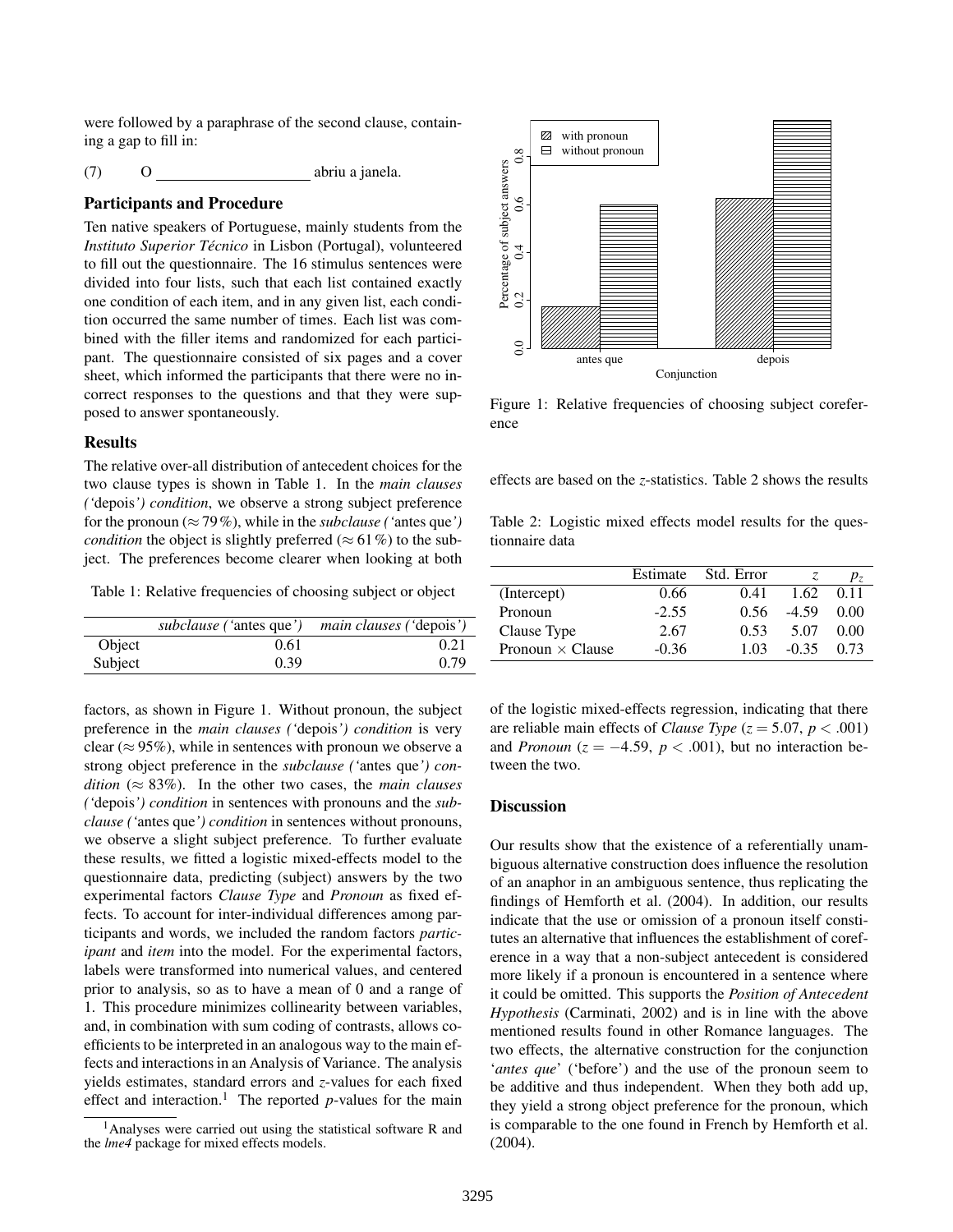# Reading Study

Although the results of the questionnaire suggest that alternative constructions are considered during the process of anaphora resolution, there is at least one alternative explanations for our findings, namely that anaphora resolution within and across sentences is governed by different mechanisms (see e.g. [Miltsakaki,](#page-5-16) [2002\)](#page-5-16). To exclude such an explanation and to investigate, whether the effect of alternative constructions also shows up in on-line sentence processing, we conducted a self-paced reading experiment, comparing the effect of two different subordinating conjunctions, one of them, '*antes que*' ('before') having an alternative infinitive construction, the other one, '*quando*' ('when'), not. Since the effects of alternative constructions and pronoun use turned out to be additive, we restricted ourselves to further examining only the effect of the former.

#### Design and Materials

Twenty-four unambiguous experimental items like [\(8\)](#page-3-0) were constructed, varying the factors *Antecedent* = Subject vs. Object and *Conjunction* = '*antes que*' ('before') vs. '*quando*' ('when'), yielding a  $2 \times 2$  design.

(8) a. O polícia encorajou a actriz, antes que ele voltasse para casa.

> <span id="page-3-0"></span>*The policeman encouraged the actress before he went home.*

b. O polícia encorajou a actriz, antes que ela voltasse para casa.

*The policeman encouraged the actress before she went home.*

c. O polícia encorajou a actriz, quando ele voltou para casa.

*The policeman encouraged the actress when he went home.*

d. O polícia encorajou a actriz, quando ela voltou para casa.

*The policeman encouraged the actress when she went home.*

As for the questionnaire, the verbs of the main clauses were chosen to express no implicit causality and not to explicitly focus on either one of the referents. To minimize possible gender effects, the two referents in one sentence where chosen to be comparably stereotypical for their respective gender. In addition to the stimulus sentences, 48 unrelated filler sentences without any pronouns were constructed.

#### Participants and Procedure

Twenty-four native speakers of Portuguese, mostly students from the Catholic University of Portugal in Lisbon, volunteered to participate in the experiment. The sentences were presented in a stationary window self-paced-reading fashion, i.e. participants pressed the spacebar to reveal each word of the sentence. As a new word appeared in the center of the screen, the preceding word disappeared. After the last word of each item, a forced-choice comprehension question was presented and participants were not informed about the correctness of their responses. The experiment was set up using the self-paced reading software Linger, which recorded the time between key-presses and the correctness of the responses. Items were randomized and rotated onto four lists, such that each sentence was presented in only one condition to each participant and that each condition appeared the same number of times. Before the experiment started, participants read a description of the procedure to follow and were told to read the sentences as naturally as possible and to treat them as completely independent of one another.

# Hypotheses

We expect effects to occur on the pronoun and the next word (spill-over), because in self-paced reading, effects often spill over to the next word [\(Sanford & Garrod,](#page-5-17) [1989\)](#page-5-17). Faster reading times are assumed to reflect easier processing and higher predictability [\(Levy,](#page-5-18) [2008\)](#page-5-18), and so we expect reduced reading times on the pronoun and the spill-over after '*antes que*' ('before') if the pronoun refers to the object, compared to when the pronoun refers to the subject. After '*quando*' ('when') we do not expect any difference in reading times between a pronoun referring to the subject and one referring to the object.

#### Results

<span id="page-3-1"></span>

Figure 2: Mean and standard error of raw reading times on the pronoun

Mean reading times on the pronoun and the spill-over are shown in [Figure](#page-3-1) [2](#page-3-1) and [Figure](#page-4-0) [3,](#page-4-0) respectively. Residual reading times were calculated by fitting a linear mixed-effects model predicting logarithm transformed reading times of all words from word length, correctness of answers and item type. To account for inter-individual differences and longitudinal effects of training or fatigue, we included the random factor *participant* with *item position in the experiment* as random slope. The estimated residual log-transformed reading times on the pronoun and the spill-over were analyzed for effects of the experimental factors *Antecedent* and *Conjunction*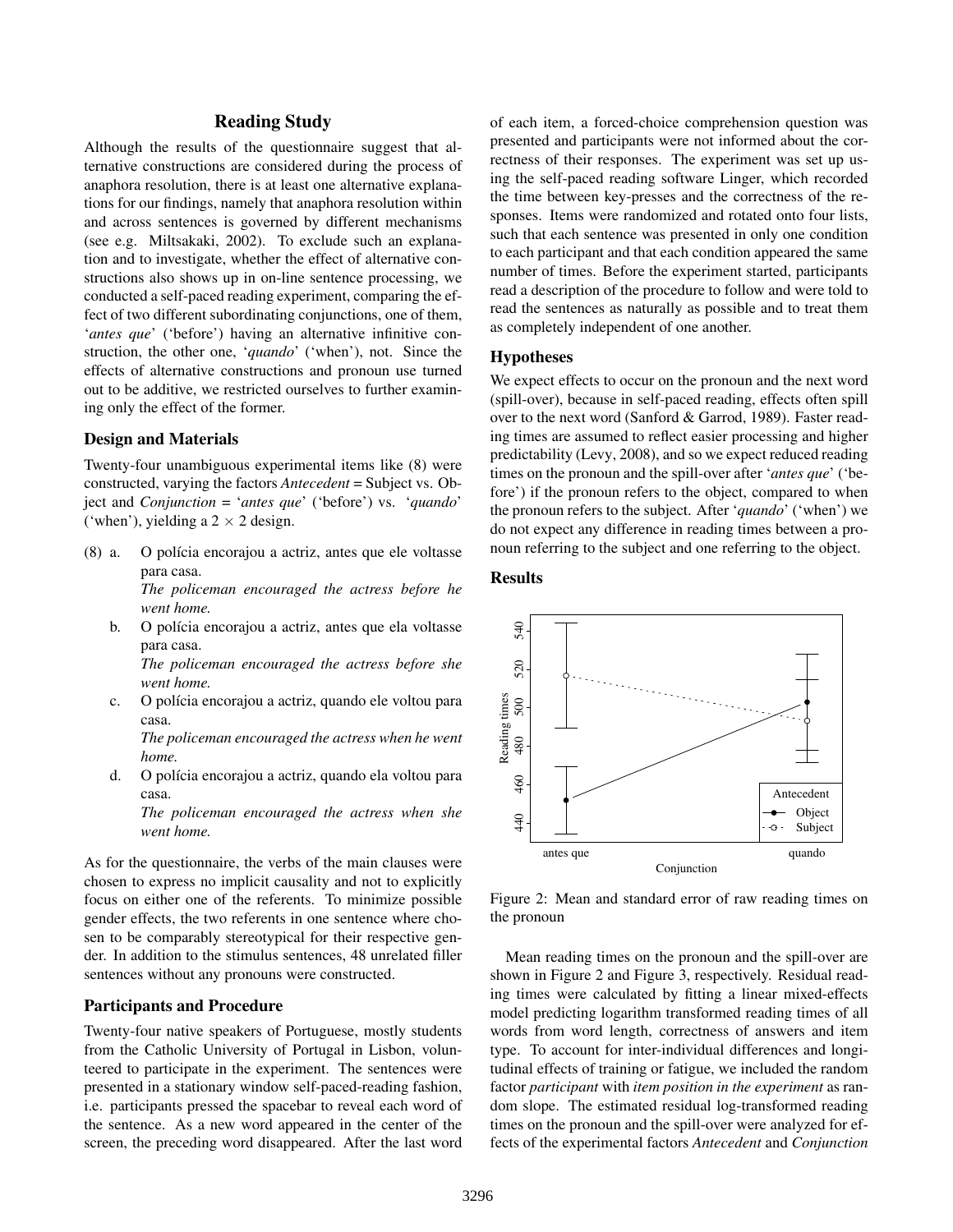<span id="page-4-0"></span>

Figure 3: Mean and standard error of raw reading times on the spill-over

type, using a linear mixed effects model with these two fixed effects and *item* as random factor. As in the logistic regression, labels of the experimental factors were transformed into numerical values, and centered prior to analysis, so as to have a mean of 0 and a range of 1. The analysis yields estimates, standard errors and *t*-values for each fixed effect and interaction. The reported *p*-values for the main effects are based on Monte-Carlo-Markov-Chain (MCMC) sampling. [Table](#page-4-1) [3](#page-4-1)

<span id="page-4-1"></span>Table 3: Linear mixed effects model results on the pronoun

|                      | Estimate | Std. Error |         | $p_{\text{MCMC}}$ |
|----------------------|----------|------------|---------|-------------------|
| (Intercept)          | 0.02     | 0.01       | 1.74    | 0.08              |
| Antecedent           | 0.05     | 0.03       | 1.86    | 0.06              |
| Conjunction          | 0.02     | 0.03       | 0.68    | 0.50              |
| Ante. $\times$ Conj. | $-0.12$  | 0.06       | $-2.09$ | 0.04              |

<span id="page-4-2"></span>Table 4: Linear mixed effects model results on the spill-over

|                      | Estimate | Std. Error |         | $p_{\text{MCMC}}$ |
|----------------------|----------|------------|---------|-------------------|
| (Intercept)          | $-0.02$  | 0.02       | $-1.19$ | 0.24              |
| Antecedent           | 0.07     | 0.03       | 2.18    | 0.03              |
| Conjunction          | 0.06     | 0.03       | 2.09    | 0.04              |
| Ante. $\times$ Conj. | $-0.13$  | 0.06       | $-2.05$ | 0.04              |

and [Table](#page-4-2) [4](#page-4-2) show the results of the linear mixed-effects model on the pronoun and the spill-over, respectively. On the pronoun we find a reliable interaction of *Antecedent* and *Conjunction* type  $(t = -2.09, p < .05)$ . On the spill-over, both *Antecedent* ( $t = 2.18$ ,  $p < .05$ ) and *Conjunction* ( $t = 2.09$ ,  $p < .05$ ) showed significant main effects and a reliable interaction ( $t = -2.05$ ,  $p < .05$ ).

## **Discussion**

The results of the self-paced reading study show that the interpretational preferences of pronouns can be observed during on-line sentence processing. As participants showed reliably faster reading times on the pronoun and the spill-over when the pronoun referred to the object of the preceding clause and followed the conjunction '*antes que*' ('before'), this might indicate that alternative constructions are being considered and lead to pragmatic expectations based on the respective conversational implicature. However, our results cannot exclude the alternative explanation (see e.g. [Gennari & MacDonald,](#page-5-19) [2009\)](#page-5-19) that the effects found here directly mirror the statistical distributions of coreference preferences for specific constructions. This question will be addressed in the following corpus analysis.

# Corpus Study

In more recent work, [Hemforth et al.](#page-5-20) [\(2010\)](#page-5-20) report the results of a questionnaire and a visual-world experiment conducted in English. Like French, English also has an alternative construction for subordinate clauses starting with '*before*':

- <span id="page-4-3"></span>(9) a. The policeman met the postman before he went home.
	- b. The policeman met the postman before going home.

A purely Gricean account would thus predict that English patterns with French with respect to pronoun resolution, but the results of [Hemforth et al.](#page-5-20) [\(2010\)](#page-5-20) show a clear subject preference for the pronoun, though not as strong as the one found in German. The authors thus adopt a frequency-based explanation and show that the preferences found in questionnaires and visual-world experiments match frequencies obtained in a 'small-scale' corpus analysis. Such an explanation can also be applied to the Portuguese data presented above. However, it remains to be be explained, where the differing preferences in different languages originally come from (for a critical discussion of processing theories based on frequency alone, see [Frazier & Clifton,](#page-5-8) [1996\)](#page-5-8). Conversational implicatures and the Gricean maxims might provide such an explanation.

One possible reason why English does not show the coreference pattern of French may be that speakers of English do not perceive the *before doing*-construction in [\(9b\)](#page-4-3) as an alternative construction for a subordinate clause starting with '*before*'. One might e.g. argue that the *before doing*-construction is preferably found in written registers as opposed to spoken language.

One necessary condition for a construction to be perceived as an alternative is to be frequent and so a good start is to examine the frequencies of the alternative constructions in our three languages. In order to do so, we analyzed the *Europarl* corpus [\(Koehn,](#page-5-21) [2005\)](#page-5-21), a parallel corpus of approximately 55 million words (per language), which was extracted from the proceedings of the European Parliament. In the French and Portuguese part of the corpus, we searched for the strings 'avant que', 'avant qu'', and 'antes que'. The number of hits was interpreted as the number of subordinate clauses. For the alternative construction, we searched for 'avant de' and 'antes de', and looked at the word immediately follow